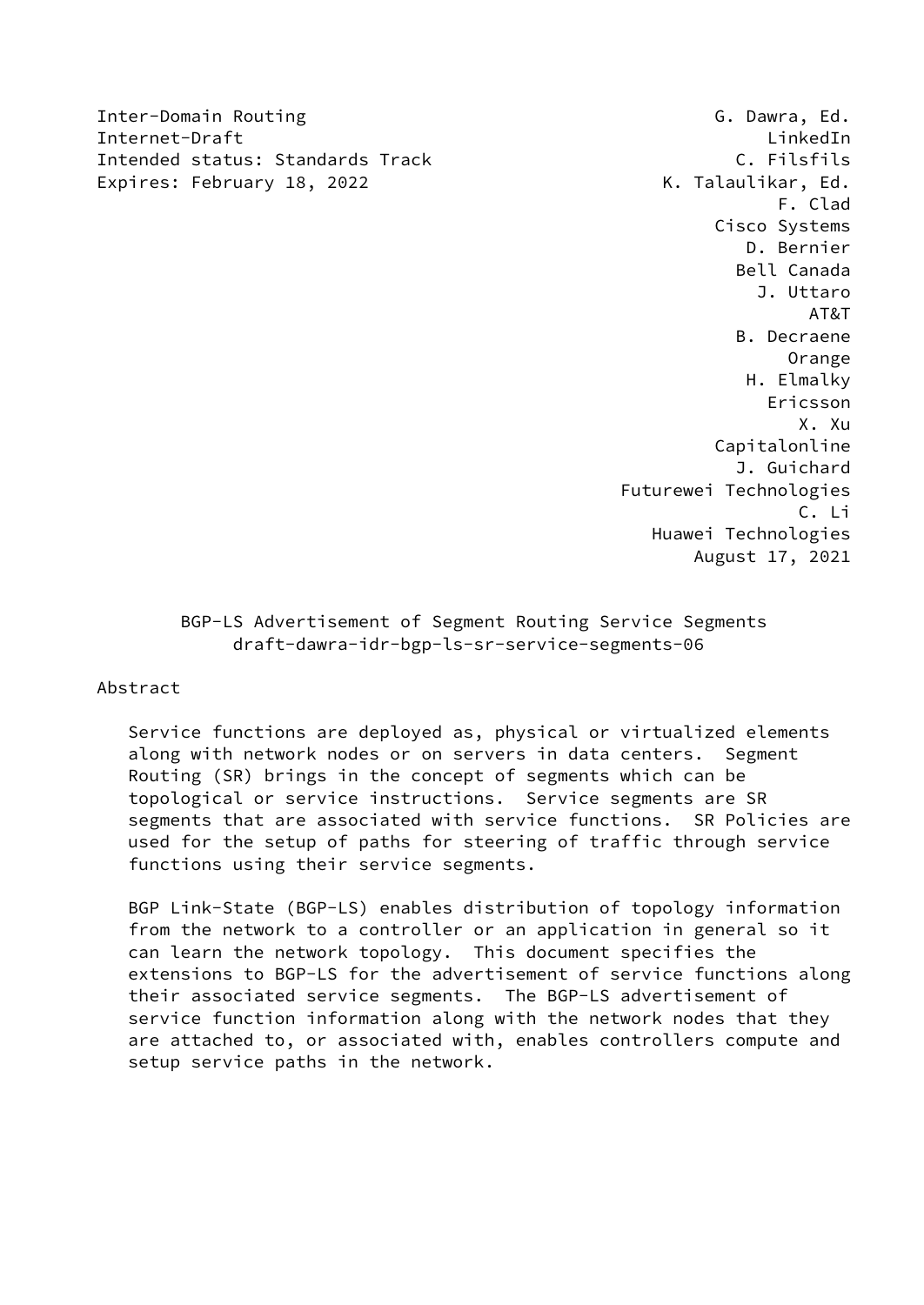Internet-Draft BGP-LS Extensions for SR Service Segments August 2021

#### Status of This Memo

 This Internet-Draft is submitted in full conformance with the provisions of [BCP 78](https://datatracker.ietf.org/doc/pdf/bcp78) and [BCP 79](https://datatracker.ietf.org/doc/pdf/bcp79).

 Internet-Drafts are working documents of the Internet Engineering Task Force (IETF). Note that other groups may also distribute working documents as Internet-Drafts. The list of current Internet Drafts is at<https://datatracker.ietf.org/drafts/current/>.

 Internet-Drafts are draft documents valid for a maximum of six months and may be updated, replaced, or obsoleted by other documents at any time. It is inappropriate to use Internet-Drafts as reference material or to cite them other than as "work in progress."

This Internet-Draft will expire on February 18, 2022.

Copyright Notice

 Copyright (c) 2021 IETF Trust and the persons identified as the document authors. All rights reserved.

This document is subject to **[BCP 78](https://datatracker.ietf.org/doc/pdf/bcp78)** and the IETF Trust's Legal Provisions Relating to IETF Documents [\(https://trustee.ietf.org/license-info](https://trustee.ietf.org/license-info)) in effect on the date of publication of this document. Please review these documents carefully, as they describe your rights and restrictions with respect to this document. Code Components extracted from this document must include Simplified BSD License text as described in Section 4.e of the Trust Legal Provisions and are provided without warranty as described in the Simplified BSD License.

#### Table of Contents

| 1. Introduction $\ldots \ldots \ldots \ldots \ldots \ldots \ldots \ldots \ldots \frac{3}{2}$ |  |
|----------------------------------------------------------------------------------------------|--|
| 1.1. Requirements Language $\frac{4}{5}$                                                     |  |
| 2. BGP-LS Extensions for Service Chaining $\frac{4}{5}$                                      |  |
|                                                                                              |  |
|                                                                                              |  |
|                                                                                              |  |
| 4.2. Segment routing function Identifier(SFI) $ \,  \,  \, 8$                                |  |
| 5. Manageability Considerations 8                                                            |  |
| 6. Operational Considerations 8                                                              |  |
|                                                                                              |  |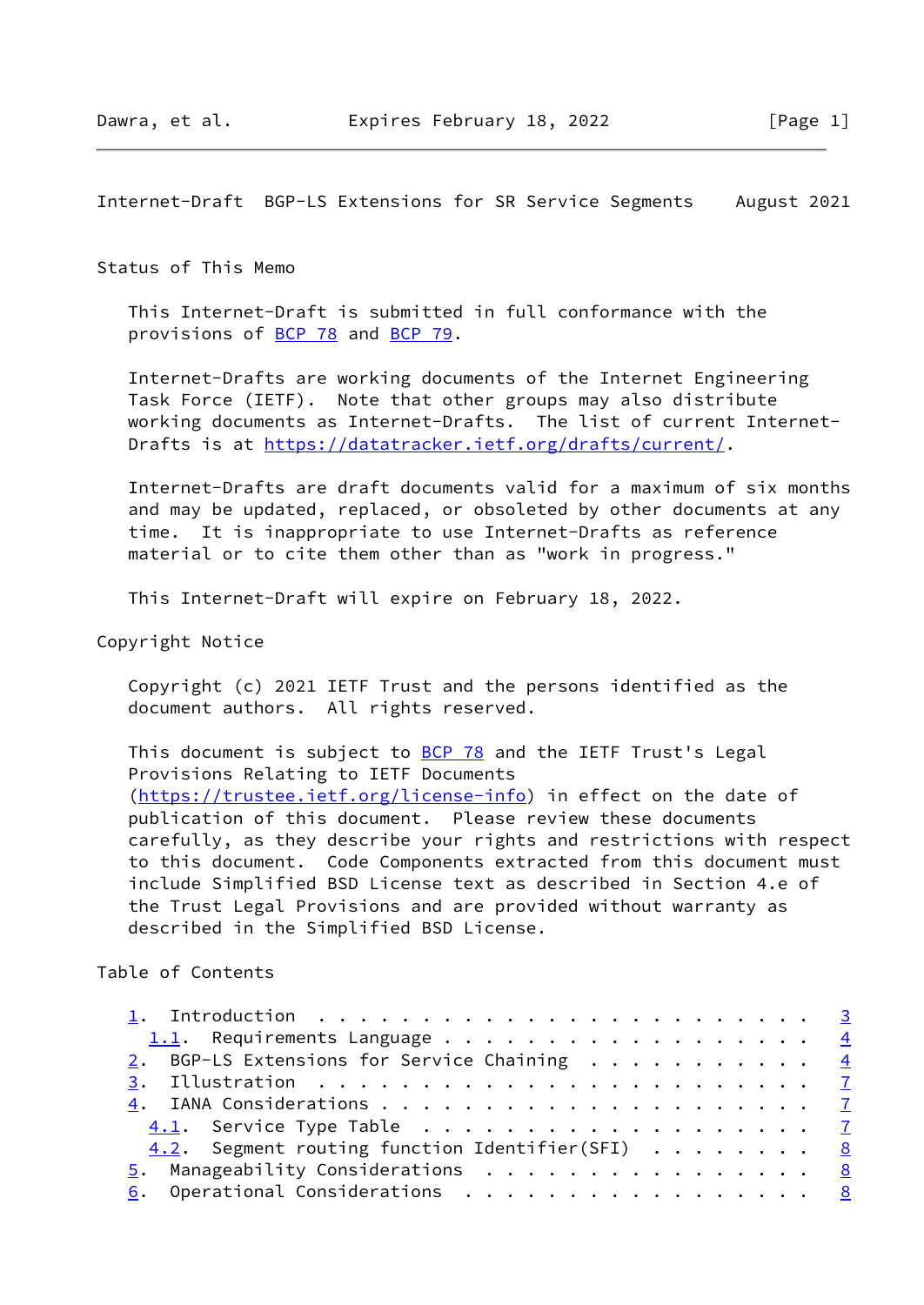| 9.1. Normative References 9 |  |  |  |  |  |  |  |  |
|-----------------------------|--|--|--|--|--|--|--|--|

| Dawra, et al. | Expires February 18, 2022 | [Page 2] |
|---------------|---------------------------|----------|
|---------------|---------------------------|----------|

<span id="page-2-1"></span>Internet-Draft BGP-LS Extensions for SR Service Segments August 2021

[9.2](#page-10-0). Informative References . . . . . . . . . . . . . . . . [10](#page-10-1) Authors' Addresses . . . . . . . . . . . . . . . . . . . . . . . [11](#page-11-0)

<span id="page-2-0"></span>[1](#page-2-0). Introduction

Segments are introduced in the SR architecture [\[RFC8402](https://datatracker.ietf.org/doc/pdf/rfc8402)]. Segment Routing based Service chaining is well described in [\[I-D.ietf-spring-sr-service-programming](#page-4-0)] with an example of network and services.

 This document extend the example to add a Segment Routing Controller (SR-C) to the network, for the purpose of service discovery and SR policy [\[I-D.ietf-spring-segment-routing-policy](#page-10-2)] instantiation.

Consider the network represented in Figure 1 below where:

- o A and B are two end hosts using IPv4.
- o S1 is an SR-aware firewall Service.
- o S2 is an SR-unaware DPI Service.



Figure 1: Network with Services

 SR Controller (SR-C) is connected to Node 1, but may be attached to any node 1-6 in the network.

SR-C can receive BGP-LS updates to discover topology, and calculate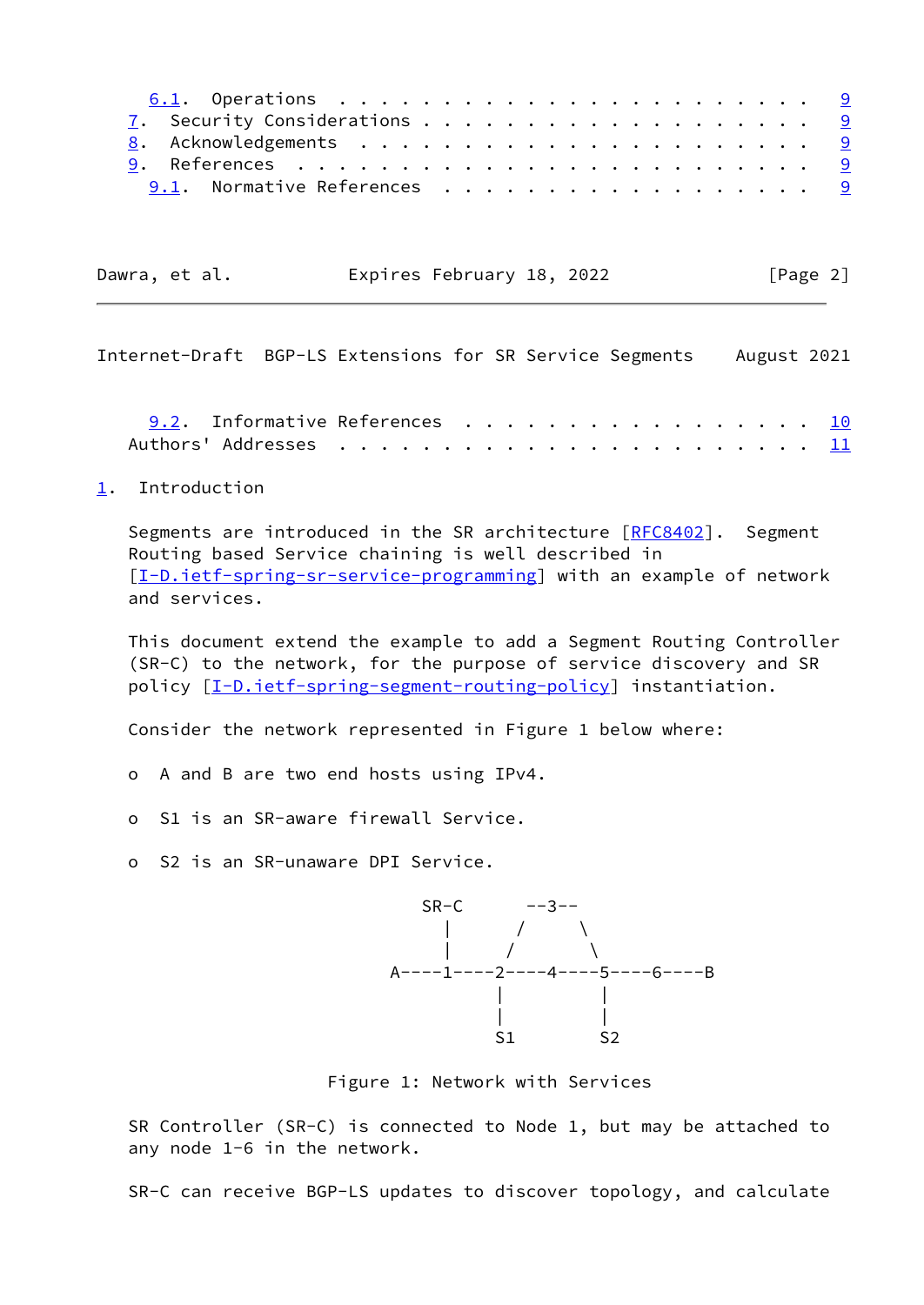constrained paths between nodes 1 and 6.

 However, if SR-C is configured to compute a constrained path from 1 and 6, including a DPI service (i.e., S2) it is not yet possible due to the lack of service distribution. SR-C does not know where a DPI service is nor the SID for it. It does not know that S2 is a service it needs.

 This document proposes an extension to BGP-LS for Service Chaining to distribute the service information to SR-C. There may be other alternate mechanisms to distribute service information to SR-C and

| Dawra, et al. | Expires February 18, 2022 | [Page 3] |
|---------------|---------------------------|----------|
|---------------|---------------------------|----------|

<span id="page-3-1"></span>Internet-Draft BGP-LS Extensions for SR Service Segments August 2021

 are outside the scope of this document. There are no extensions required in SR-TE Policy SAFI.

<span id="page-3-0"></span>[1.1](#page-3-0). Requirements Language

 The key words "MUST", "MUST NOT", "REQUIRED", "SHALL", "SHALL NOT", "SHOULD", "SHOULD NOT", "RECOMMENDED", "NOT RECOMMENDED", "MAY", and "OPTIONAL" in this document are to be interpreted as described in [BCP](https://datatracker.ietf.org/doc/pdf/bcp14) [14](https://datatracker.ietf.org/doc/pdf/bcp14) [[RFC2119\]](https://datatracker.ietf.org/doc/pdf/rfc2119) [\[RFC8174](https://datatracker.ietf.org/doc/pdf/rfc8174)] when, and only when, they appear in all capitals, as shown here.

<span id="page-3-2"></span>[2](#page-3-2). BGP-LS Extensions for Service Chaining

For an attached service, following data needs to be shared with SR-C:

- o Service SID value (e.g. MPLS label or IPv6 address). Service SID MAY only be encoded as LOC:FUNCT, where LOC is the L most significant bits and FUNCT is the 128-L least significant bits[RFC8986]. ARGs bits, if any, MAY be set to 0 in the advertised service SID.
- o Function Identifier (Static Proxy, Dynamic Proxy, Shared Memory Proxy, Masquerading Proxy, SR Aware Service etc.).
- o Service Type (DPI, Firewall, Classifier, LB etc.).

o Traffic Type (IPv4 OR IPv6 OR Ethernet)

o Opaque Data (Such as brand and version, other extra information)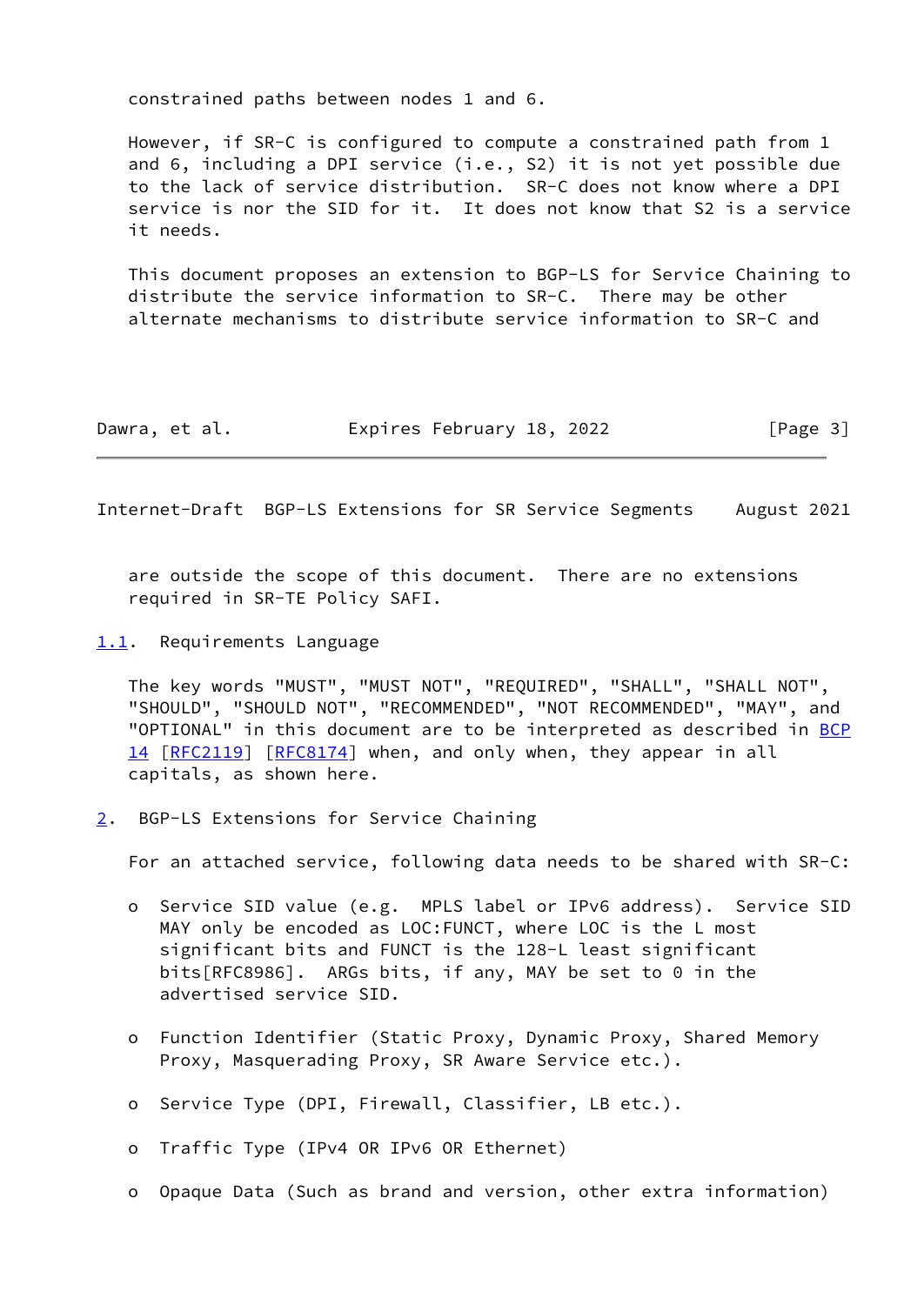<span id="page-4-0"></span> [I-D.ietf-spring-sr-service-programming] defines SR-aware and SR unaware services. This document will reuse these definitions. Per [\[RFC7752](https://datatracker.ietf.org/doc/pdf/rfc7752)] Node Attributes are ONLY associated with the Node NLRI. All non-VPN information SHALL be encoded using AFI 16388 / SAFI 71. VPN information SHALL be encoded using AFI 16388 / SAFI 72 with associated RTs.

 This document introduces new TLVs for the SRv6 SID NLRI [\[I-D.ietf-idr-bgpls-srv6-ext](#page-9-6)] and SR-MPLS SID/Label TLV [\[RFC9085](https://datatracker.ietf.org/doc/pdf/rfc9085)] to associate the Service SID value with Service-related Information using Service Chaining(SC) Sub-TLV.

SRv6 SID Information TLV [\[I-D.ietf-idr-bgpls-srv6-ext](#page-9-6)] encodes behavior along with associated SID Flags.

A Service Chaining (SC) TLV in Figure 2 is defined as:

| Dawra, et al. | Expires February 18, 2022 | [Page 4] |
|---------------|---------------------------|----------|
|               |                           |          |

Internet-Draft BGP-LS Extensions for SR Service Segments August 2021



Figure 2: Service Chaining (SC) TLV

Where:

Type: 16 bit field. TBD

 Length: 16 bit field. The total length of the value portion of the TLV.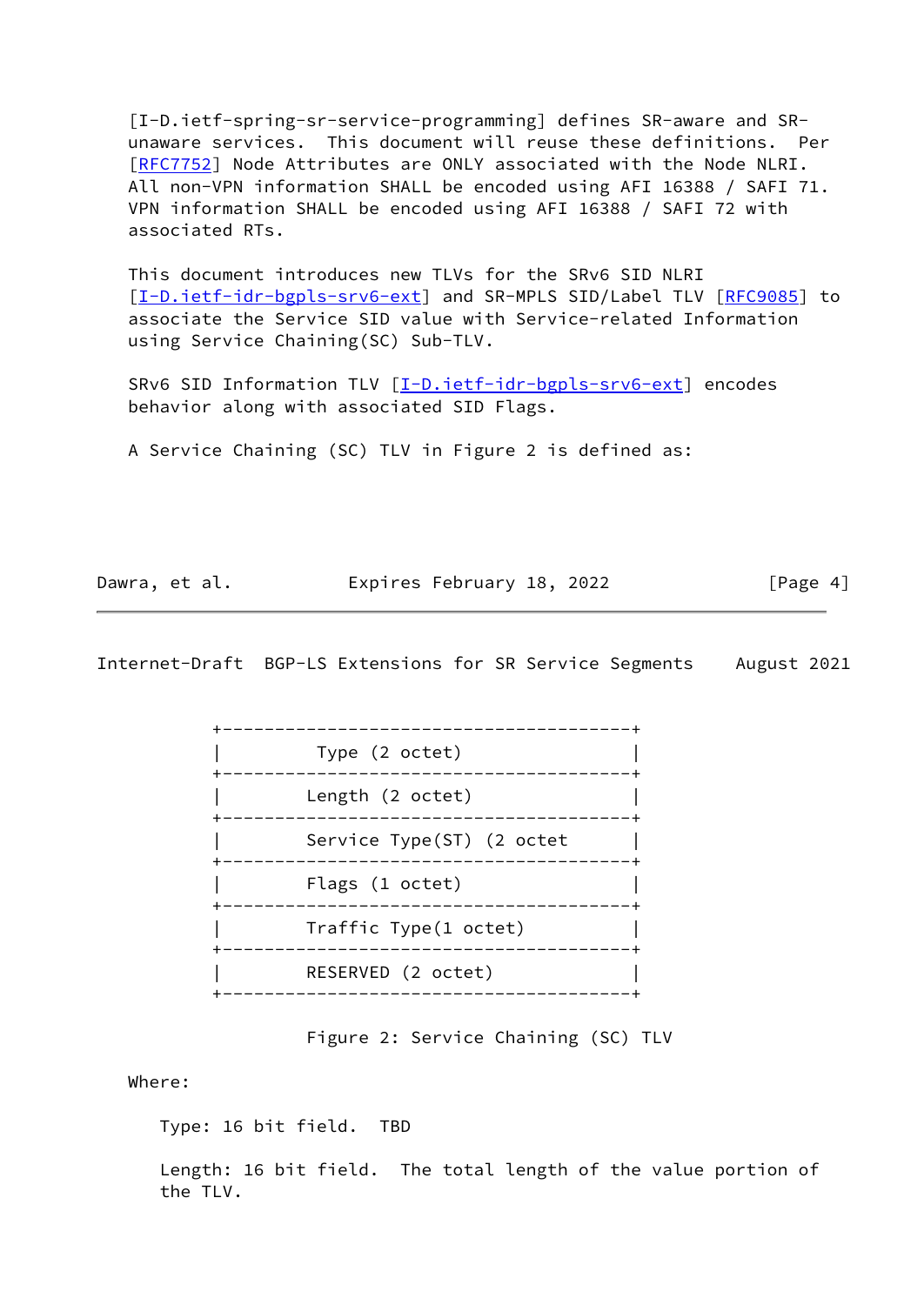Service Type(ST): 16bit field. Service Type: categorizes the Service: (such as "Firewall", "Classifier" etc.). Flags: 8 bit field. Bits SHOULD be 0 on transmission and MUST be ignored on reception. Traffic Type: 8 Bit field. A bit to identify if Service is IPv4 OR IPv6 OR L2 Ethernet Capable. Where: Bit 0(LSB): Set to 1 if Service is IPv4 Capable Bit 1: Set to 1 if Service is IPv6 Capable Bit 2: Set to 1 if Service is Ethernet Capable

 RESERVED: 16bit field. SHOULD be 0 on transmission and MUST be ignored on reception.

Service Type(ST) MUST be encoded as part of SC TLV.

 There may be multiple instances of similar Services that need to be distinguished. For example, firewalls made by different vendors A and B may need to be identified differently because, while they have similar functionality, their behavior is not identical.

| Dawra, et al. |  | Expires February 18, 2022 |  | [Page 5] |
|---------------|--|---------------------------|--|----------|
|---------------|--|---------------------------|--|----------|

Internet-Draft BGP-LS Extensions for SR Service Segments August 2021

 In order for the SDN Controller to identify the categories of Services and their associated SIDs, this section defines the BGP-LS extensions required to encode these characteristics and other relevant information about these Services.

 Another Optional Opaque Metadata(OM) TLV of SRv6 SID NLRI may encode vendor specific information. Multiple of OM TLVs may be encoded.

> +---------------------------------------+ Type (2 octet) +---------------------------------------+ Length (2 octet) +---------------------------------------+ Opaque Type (2 octet) +---------------------------------------+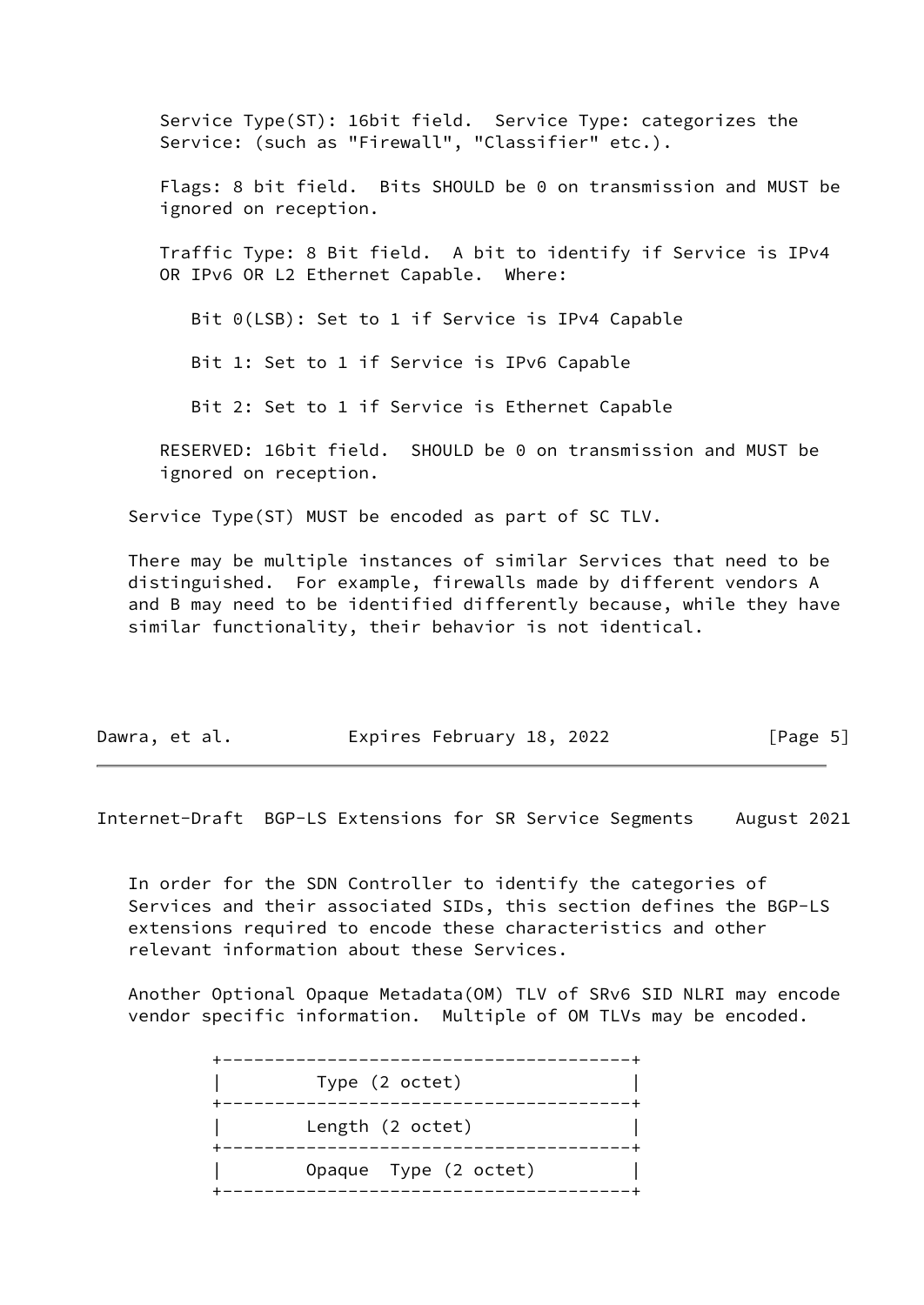|  | Flags (1 octet)  |
|--|------------------|
|  | Value (variable) |

Figure 3: Opaque Metadata(OM) TLV

- o Type: 16 bit field. TBD.
- o Length: 16 bit field. The total length of the value portion of the TLV.
- o Opaque Type: 8-bit field. Only publishers and consumers of the opaque data are supposed to understand the data.
- o Flags: 8 bit field. Bits SHOULD be 0 on transmission and MUST be ignored on reception.
- o Value: Variable Length. Based on the data being encoded and length is recorded in length field.

 Opaque Metadata(OM) TLV defined in Figure 3 may encode propriety or Service Opaque information such as:

- o Vendor specific Service Information.
- o Traffic Limiting Information to particular Service Type.
- o Opaque Information unique to the Service.
- o Propriety Enterprise Service specific Information.

| Dawra, et al. |  | Expires February 18, 2022 |  |  | [Page 6] |  |  |
|---------------|--|---------------------------|--|--|----------|--|--|
|---------------|--|---------------------------|--|--|----------|--|--|

<span id="page-6-1"></span>Internet-Draft BGP-LS Extensions for SR Service Segments August 2021

## <span id="page-6-0"></span>[3](#page-6-0). Illustration

 In our SRv6 example above Figure 1, Node 5 is configured with an SRv6 dynamic proxy segments (End.AD) C5::AD:F2 for S2.

 The BGP-LS advertisement MUST include SRv6 SID NLRI with SRv6 SID Information TLV in the BGP-LS Attribute: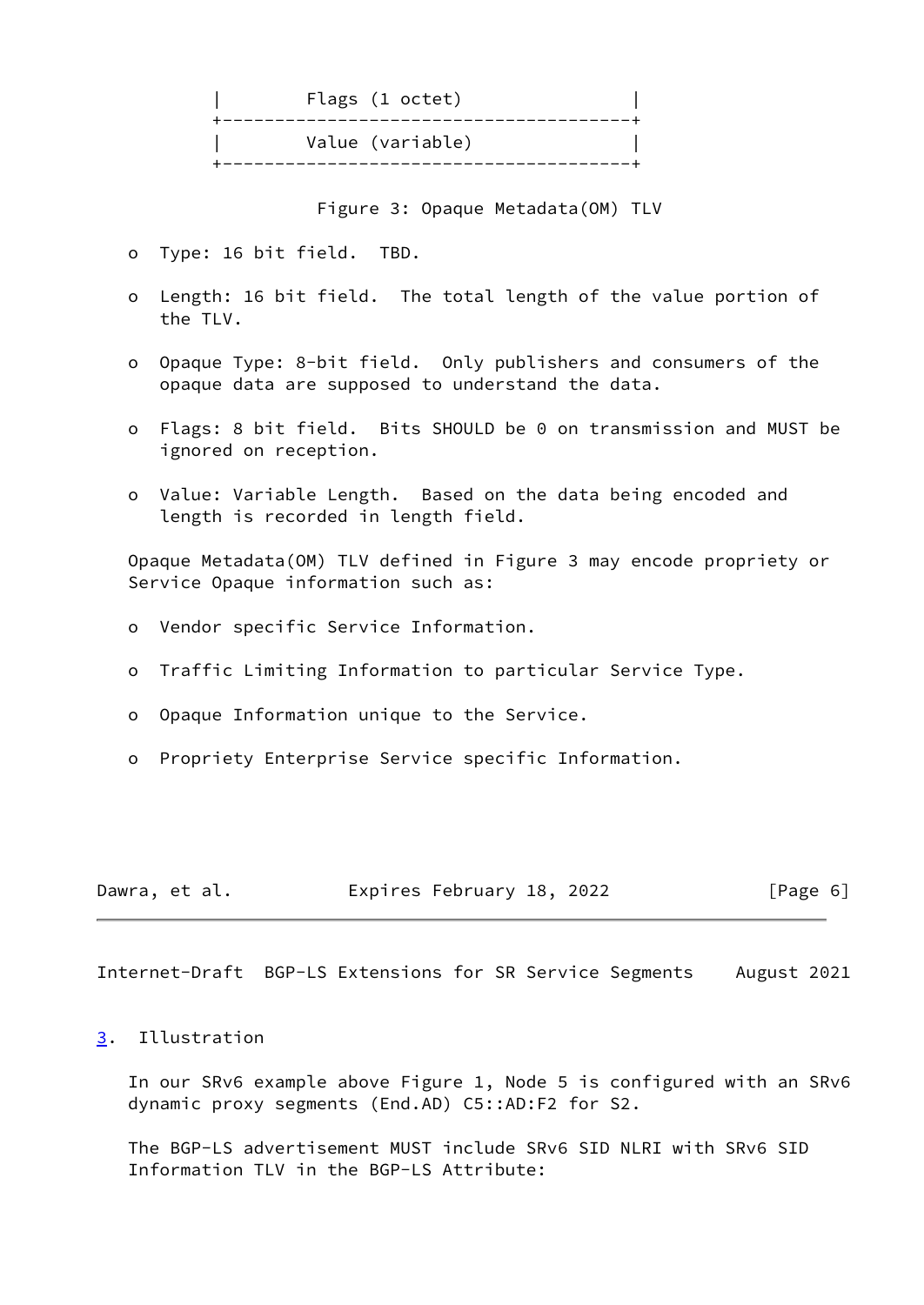- o Service SID: C5::AD:F2 SID
- o Endpoint Behavior: END.AD

The BGP-LS Attribute MUST contain a SC TLV with:

o Service Type: Deep Packet Inspection(DPI)

o Traffic Type: IPv4 Capable.

The BGP-LS Attribute MAY contain a OM TLV with:

o Opaque Type: Cisco DPI Version

o Value: 3.5

 In our example in Figure 1, using BGP SR-TE SAFI Update [\[I-D.ietf-idr-segment-routing-te-policy](#page-10-3)], SR Controller computes the candidate path and pushes the Policy.

 SRv6 encapsulation policy < CF1::, C3::, C5::AD:F2, C6::D4:B > is signaled to Node 1 which has mix of service and topological segments.

<span id="page-7-0"></span>[4](#page-7-0). IANA Considerations

 This document requests assigning code-points from the registry "BGP- LS Node Descriptor, Link Descriptor, Prefix Descriptor, and Attribute TLVs".

<span id="page-7-1"></span>[4.1](#page-7-1). Service Type Table

 IANA is request to create a new top-level registry called "Service Type Table (STT)". Valid values are in the range 0 to 65535. Values 0 and 65535 are to be marked "Reserved, not to be allocated".

Dawra, et al. **Expires February 18, 2022** [Page 7]

<span id="page-7-2"></span>Internet-Draft BGP-LS Extensions for SR Service Segments August 2021

+------------+-----------------------+------------+-------------+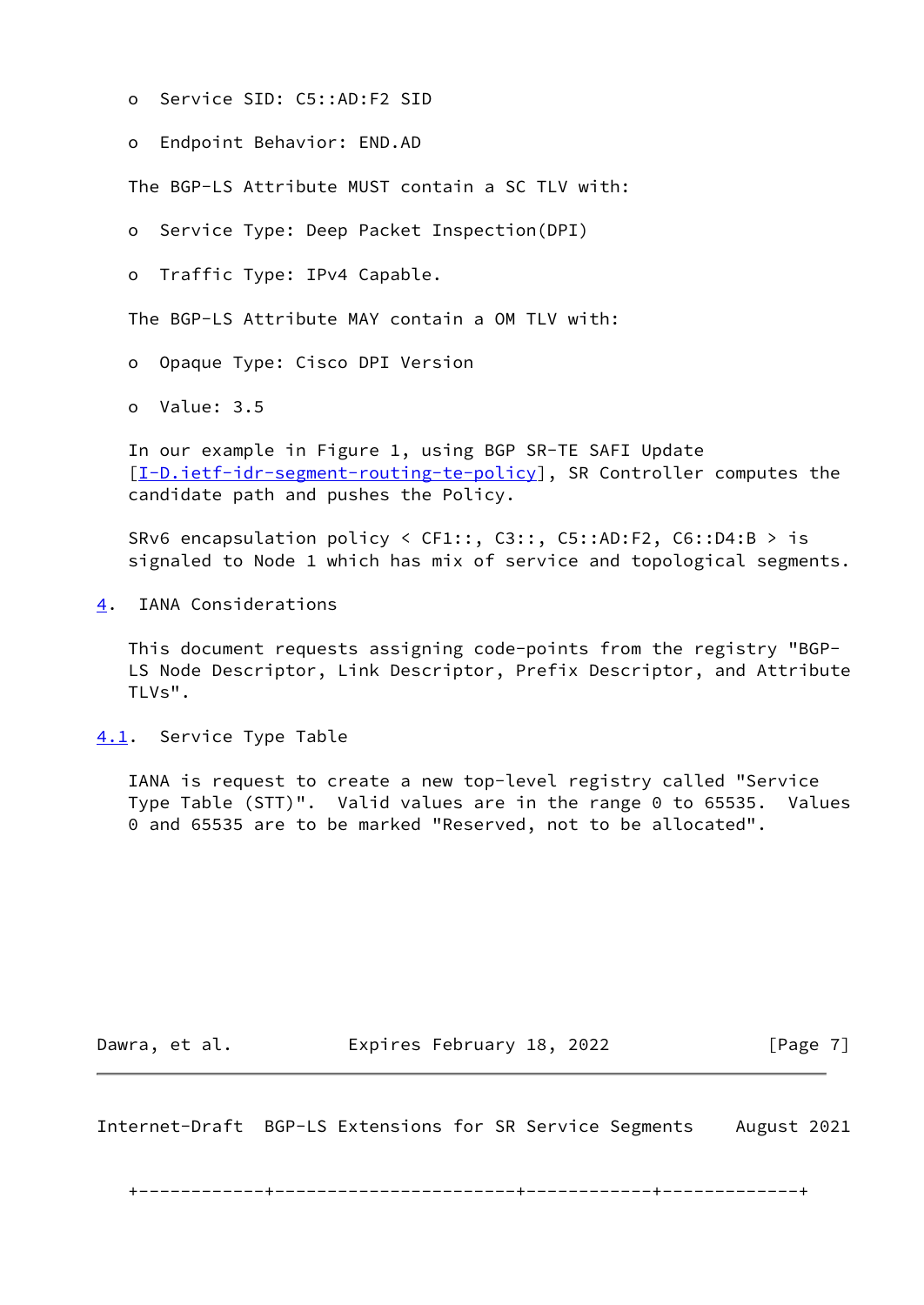| Service<br>Value(TBD) | Service       | Reference | Date                     |
|-----------------------|---------------|-----------|--------------------------|
| 32                    | Classifier    |           | ref-to-set   date-to-set |
| 33                    | Firewall      |           | ref-to-set   date-to-set |
| 34                    | Load Balancer |           | ref-to-set   date-to-set |
| 35                    | DPT.          |           | ref-to-set   date-to-set |

# Figure 4

## <span id="page-8-0"></span>[4.2](#page-8-0). Segment routing function Identifier(SFI)

 IANA is request to extend a top-level registry called "Segment Routing Function Identifier(SFI)" with new code points. This document extends the SFI values defined in [\[I-D.ietf-idr-bgpls-srv6-ext](#page-9-6)]. Details about the Service functions are defined in[I-D.ietf-spring-sr-service-programming].

| Function            | Function Identifier |
|---------------------|---------------------|
| Static Proxy        | 8                   |
| Dynamic Proxy       |                     |
| Shared Memory Proxy | 10                  |
| Masquerading Proxy  | ו ו                 |
| SRv6 Aware Service  | 12                  |

<span id="page-8-1"></span>[5](#page-8-1). Manageability Considerations

This section is structured as recommended in[RFC5706]

<span id="page-8-2"></span>[6](#page-8-2). Operational Considerations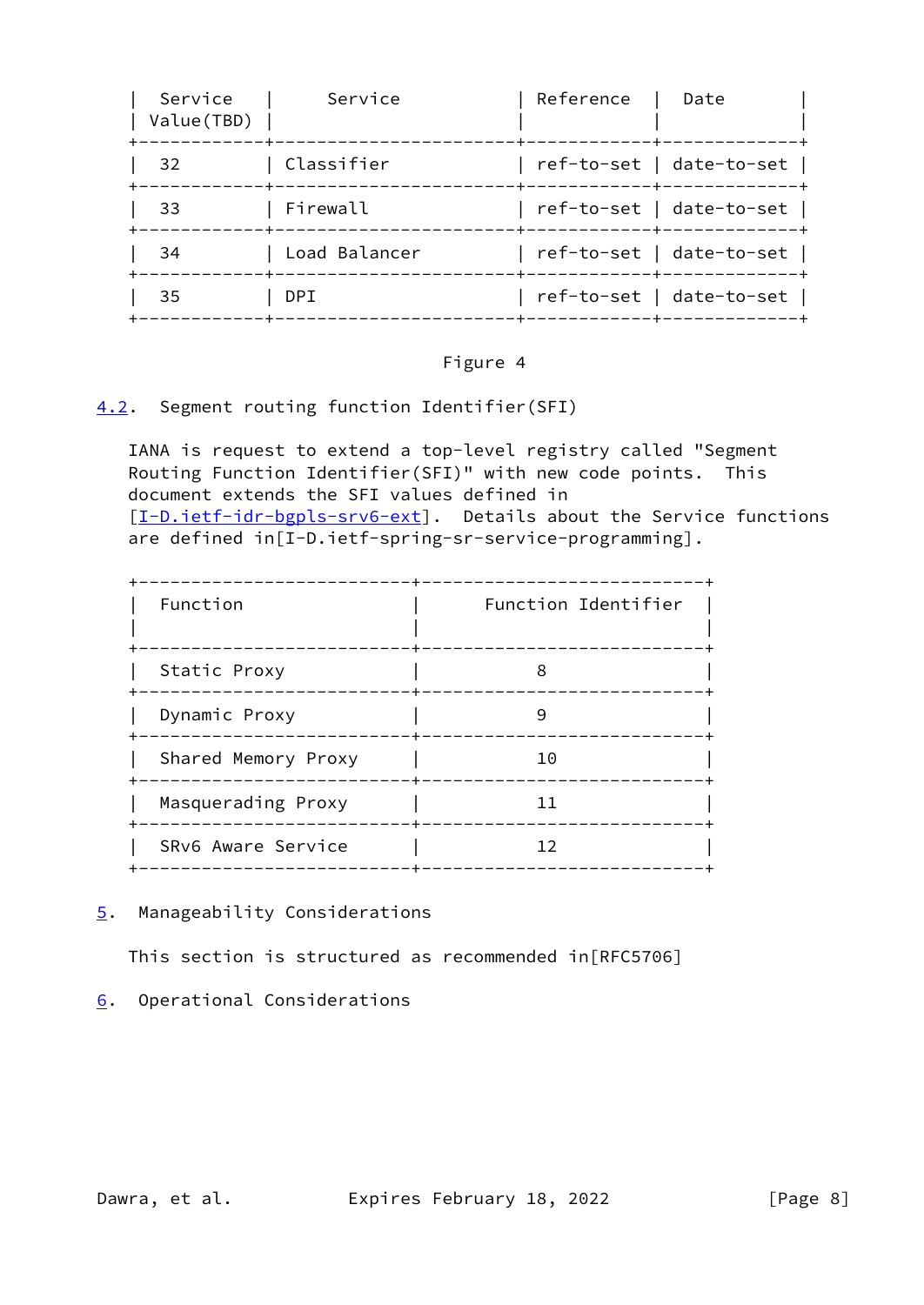<span id="page-9-1"></span>Internet-Draft BGP-LS Extensions for SR Service Segments August 2021

<span id="page-9-0"></span>[6.1](#page-9-0). Operations

 Existing BGP and BGP-LS operational procedures apply. No additional operation procedures are defined in this document.

<span id="page-9-2"></span>[7](#page-9-2). Security Considerations

 Procedures and protocol extensions defined in this document do not affect the BGP security model. See the 'Security Considerations' section of [[RFC4271\]](https://datatracker.ietf.org/doc/pdf/rfc4271) for a discussion of BGP security. Also refer to[RFC4272] and[RFC6952] for analysis of security issues for BGP.

<span id="page-9-3"></span>[8](#page-9-3). Acknowledgements

 The authors would like to thank Krishnaswamy Ananthamurthy for his review of this document.

- <span id="page-9-4"></span>[9](#page-9-4). References
- <span id="page-9-5"></span>[9.1](#page-9-5). Normative References

<span id="page-9-6"></span> [I-D.ietf-idr-bgpls-srv6-ext] Dawra, G., Filsfils, C., Talaulikar, K., Chen, M., Bernier, D., and B. Decraene, "BGP Link State Extensions for SRv6", [draft-ietf-idr-bgpls-srv6-ext-08](https://datatracker.ietf.org/doc/pdf/draft-ietf-idr-bgpls-srv6-ext-08) (work in progress), June 2021.

 [I-D.ietf-spring-sr-service-programming] Clad, F., Xu, X., Filsfils, C., Bernier, D., Li, C., Decraene, B., Ma, S., Yadlapalli, C., Henderickx, W., and S. Salsano, "Service Programming with Segment Routing", [draft-ietf-spring-sr-service-programming-04](https://datatracker.ietf.org/doc/pdf/draft-ietf-spring-sr-service-programming-04) (work in progress), March 2021.

- [RFC2119] Bradner, S., "Key words for use in RFCs to Indicate Requirement Levels", [BCP 14](https://datatracker.ietf.org/doc/pdf/bcp14), [RFC 2119](https://datatracker.ietf.org/doc/pdf/rfc2119), DOI 10.17487/RFC2119, March 1997, <[https://www.rfc-editor.org/info/rfc2119>](https://www.rfc-editor.org/info/rfc2119).
- [RFC7752] Gredler, H., Ed., Medved, J., Previdi, S., Farrel, A., and S. Ray, "North-Bound Distribution of Link-State and Traffic Engineering (TE) Information Using BGP", [RFC 7752,](https://datatracker.ietf.org/doc/pdf/rfc7752) DOI 10.17487/RFC7752, March 2016, <[https://www.rfc-editor.org/info/rfc7752>](https://www.rfc-editor.org/info/rfc7752).

[RFC8174] Leiba, B., "Ambiguity of Uppercase vs Lowercase in [RFC](https://datatracker.ietf.org/doc/pdf/rfc2119)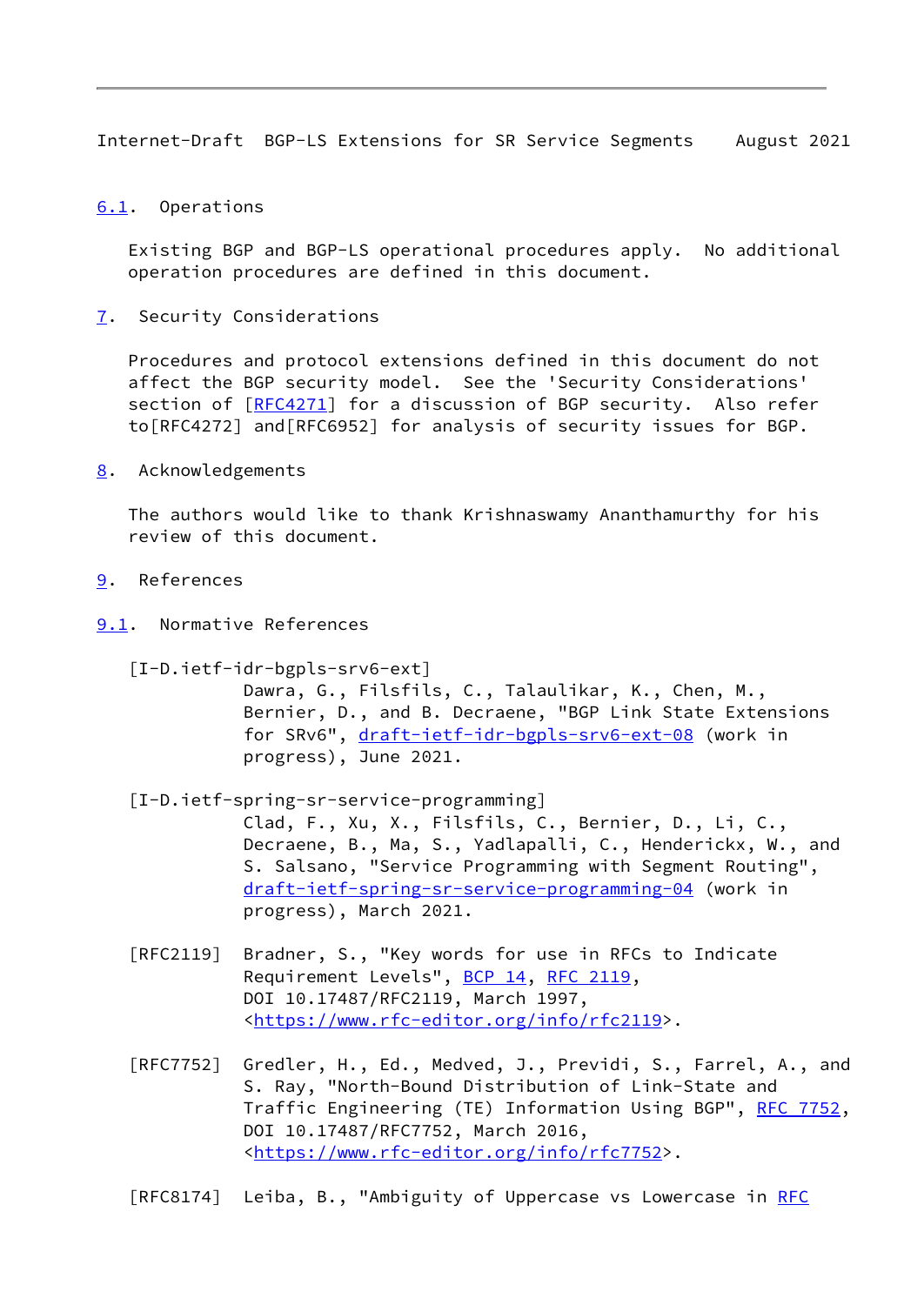[2119](https://datatracker.ietf.org/doc/pdf/rfc2119) Key Words", [BCP 14](https://datatracker.ietf.org/doc/pdf/bcp14), [RFC 8174,](https://datatracker.ietf.org/doc/pdf/rfc8174) DOI 10.17487/RFC8174, May 2017, [<https://www.rfc-editor.org/info/rfc8174](https://www.rfc-editor.org/info/rfc8174)>.

Dawra, et al. Expires February 18, 2022 [Page 9]

<span id="page-10-1"></span>Internet-Draft BGP-LS Extensions for SR Service Segments August 2021

- [RFC8402] Filsfils, C., Ed., Previdi, S., Ed., Ginsberg, L., Decraene, B., Litkowski, S., and R. Shakir, "Segment Routing Architecture", [RFC 8402](https://datatracker.ietf.org/doc/pdf/rfc8402), DOI 10.17487/RFC8402, July 2018, <<https://www.rfc-editor.org/info/rfc8402>>.
- [RFC8986] Filsfils, C., Ed., Camarillo, P., Ed., Leddy, J., Voyer, D., Matsushima, S., and Z. Li, "Segment Routing over IPv6 (SRv6) Network Programming", [RFC 8986](https://datatracker.ietf.org/doc/pdf/rfc8986), DOI 10.17487/RFC8986, February 2021, <[https://www.rfc-editor.org/info/rfc8986>](https://www.rfc-editor.org/info/rfc8986).
- [RFC9085] Previdi, S., Talaulikar, K., Ed., Filsfils, C., Gredler, H., and M. Chen, "Border Gateway Protocol - Link State (BGP-LS) Extensions for Segment Routing", [RFC 9085](https://datatracker.ietf.org/doc/pdf/rfc9085), DOI 10.17487/RFC9085, August 2021, <[https://www.rfc-editor.org/info/rfc9085>](https://www.rfc-editor.org/info/rfc9085).
- <span id="page-10-3"></span><span id="page-10-2"></span><span id="page-10-0"></span>[9.2](#page-10-0). Informative References
	- [I-D.ietf-idr-segment-routing-te-policy] Previdi, S., Filsfils, C., Talaulikar, K., Mattes, P., Rosen, E., Jain, D., and S. Lin, "Advertising Segment Routing Policies in BGP", [draft-ietf-idr-segment-routing](https://datatracker.ietf.org/doc/pdf/draft-ietf-idr-segment-routing-te-policy-13) [te-policy-13](https://datatracker.ietf.org/doc/pdf/draft-ietf-idr-segment-routing-te-policy-13) (work in progress), June 2021.
	- [I-D.ietf-spring-segment-routing-policy] Filsfils, C., Talaulikar, K., Voyer, D., Bogdanov, A., and P. Mattes, "Segment Routing Policy Architecture", [draft](https://datatracker.ietf.org/doc/pdf/draft-ietf-spring-segment-routing-policy-13) [ietf-spring-segment-routing-policy-13](https://datatracker.ietf.org/doc/pdf/draft-ietf-spring-segment-routing-policy-13) (work in progress), May 2021.
	- [RFC4271] Rekhter, Y., Ed., Li, T., Ed., and S. Hares, Ed., "A Border Gateway Protocol 4 (BGP-4)", [RFC 4271,](https://datatracker.ietf.org/doc/pdf/rfc4271) DOI 10.17487/RFC4271, January 2006, <[https://www.rfc-editor.org/info/rfc4271>](https://www.rfc-editor.org/info/rfc4271).
	- [RFC4272] Murphy, S., "BGP Security Vulnerabilities Analysis", [RFC 4272,](https://datatracker.ietf.org/doc/pdf/rfc4272) DOI 10.17487/RFC4272, January 2006, <[https://www.rfc-editor.org/info/rfc4272>](https://www.rfc-editor.org/info/rfc4272).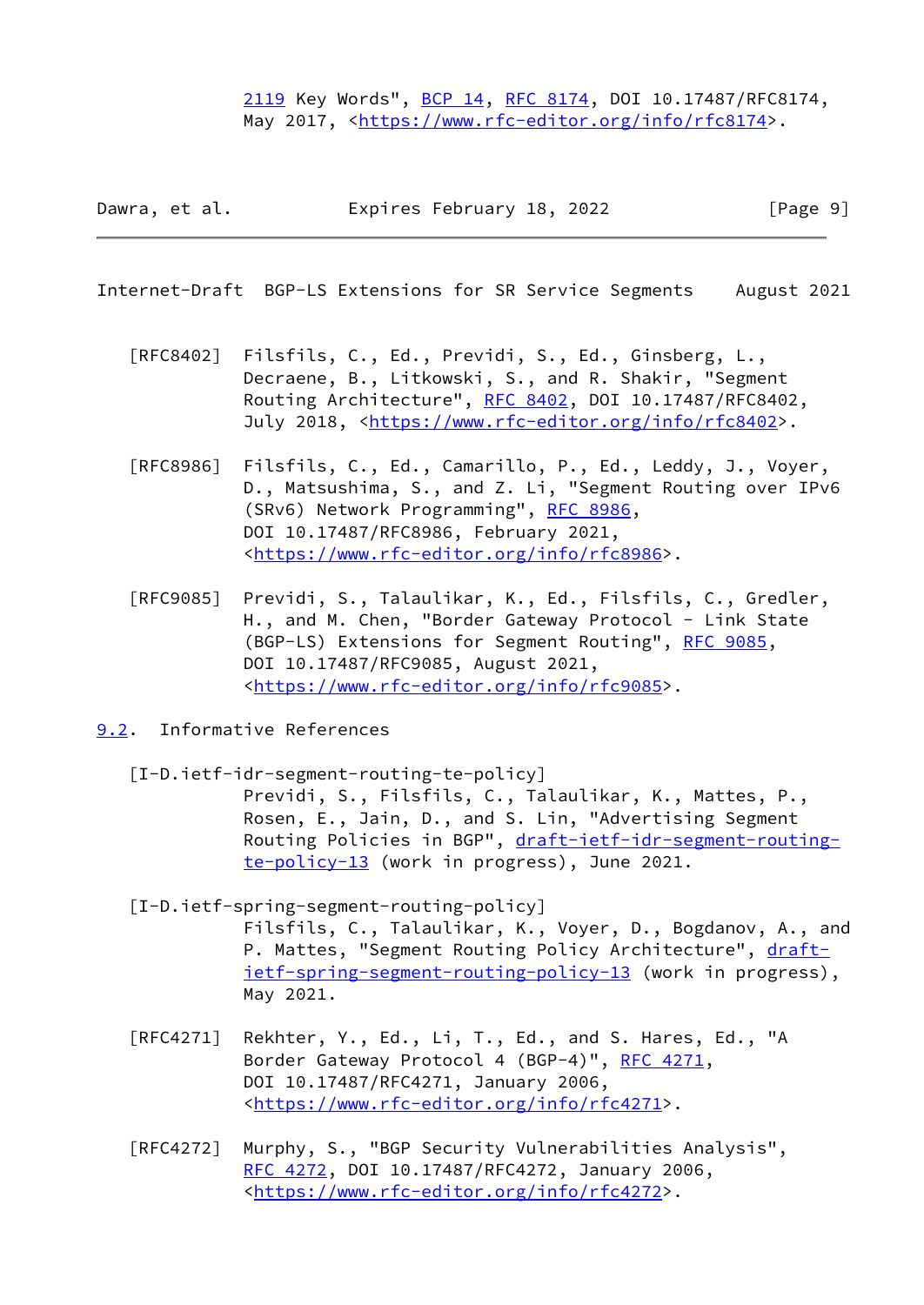[RFC5706] Harrington, D., "Guidelines for Considering Operations and Management of New Protocols and Protocol Extensions", [RFC 5706,](https://datatracker.ietf.org/doc/pdf/rfc5706) DOI 10.17487/RFC5706, November 2009, <[https://www.rfc-editor.org/info/rfc5706>](https://www.rfc-editor.org/info/rfc5706).

Dawra, et al. **Expires February 18, 2022** [Page 10]

<span id="page-11-0"></span>Internet-Draft BGP-LS Extensions for SR Service Segments August 2021

 [RFC6952] Jethanandani, M., Patel, K., and L. Zheng, "Analysis of BGP, LDP, PCEP, and MSDP Issues According to the Keying and Authentication for Routing Protocols (KARP) Design Guide", [RFC 6952,](https://datatracker.ietf.org/doc/pdf/rfc6952) DOI 10.17487/RFC6952, May 2013, <[https://www.rfc-editor.org/info/rfc6952>](https://www.rfc-editor.org/info/rfc6952).

Authors' Addresses

 Gaurav Dawra (editor) LinkedIn USA Email: gdawra.ietf@gmail.com Clarence Filsfils Cisco Systems Belgium Email: cfilsfil@cisco.com

 Ketan Talaulikar (editor) Cisco Systems India

Email: ketant@cisco.com

 Francois Clad Cisco Systems France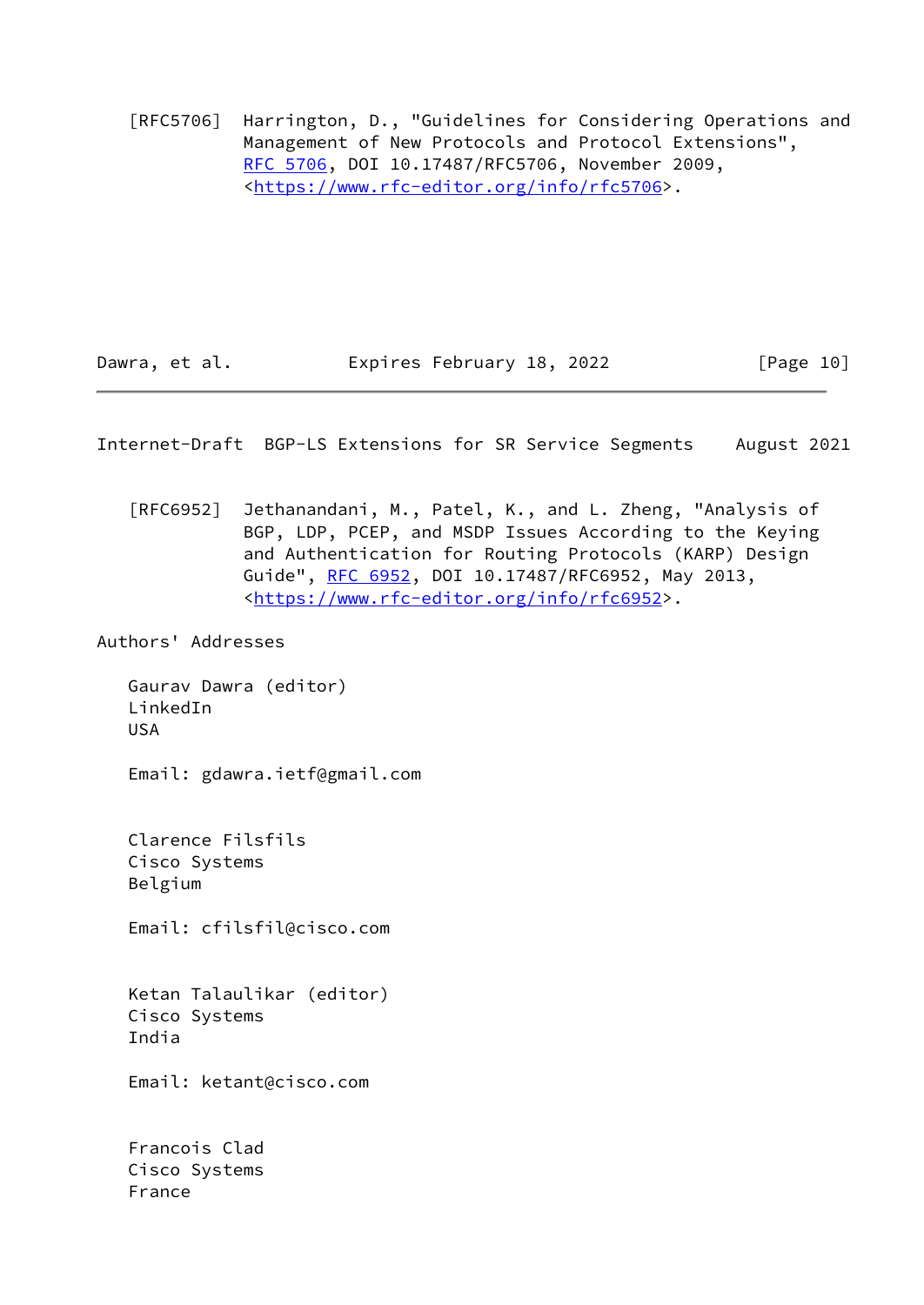Email: fclad@cisco.com

 Daniel Bernier Bell Canada Canada

Email: daniel.bernier@bell.ca

 Jim Uttaro AT&T USA

Email: ju1738@att.com

| Dawra, et al. | Expires February 18, 2022 | [Page 11] |
|---------------|---------------------------|-----------|
|---------------|---------------------------|-----------|

Internet-Draft BGP-LS Extensions for SR Service Segments August 2021

 Bruno Decraene Orange France

Email: bruno.decraene@orange.com

 Hani Elmalky Ericsson USA

Email: hani.elmalky@gmail.com

 Xiaohu Xu Capitalonline

Email: xiaohu.xu@capitalonline.net

 Jim Guichard Futurewei Technologies USA

Email: james.n.guichard@futurewei.com